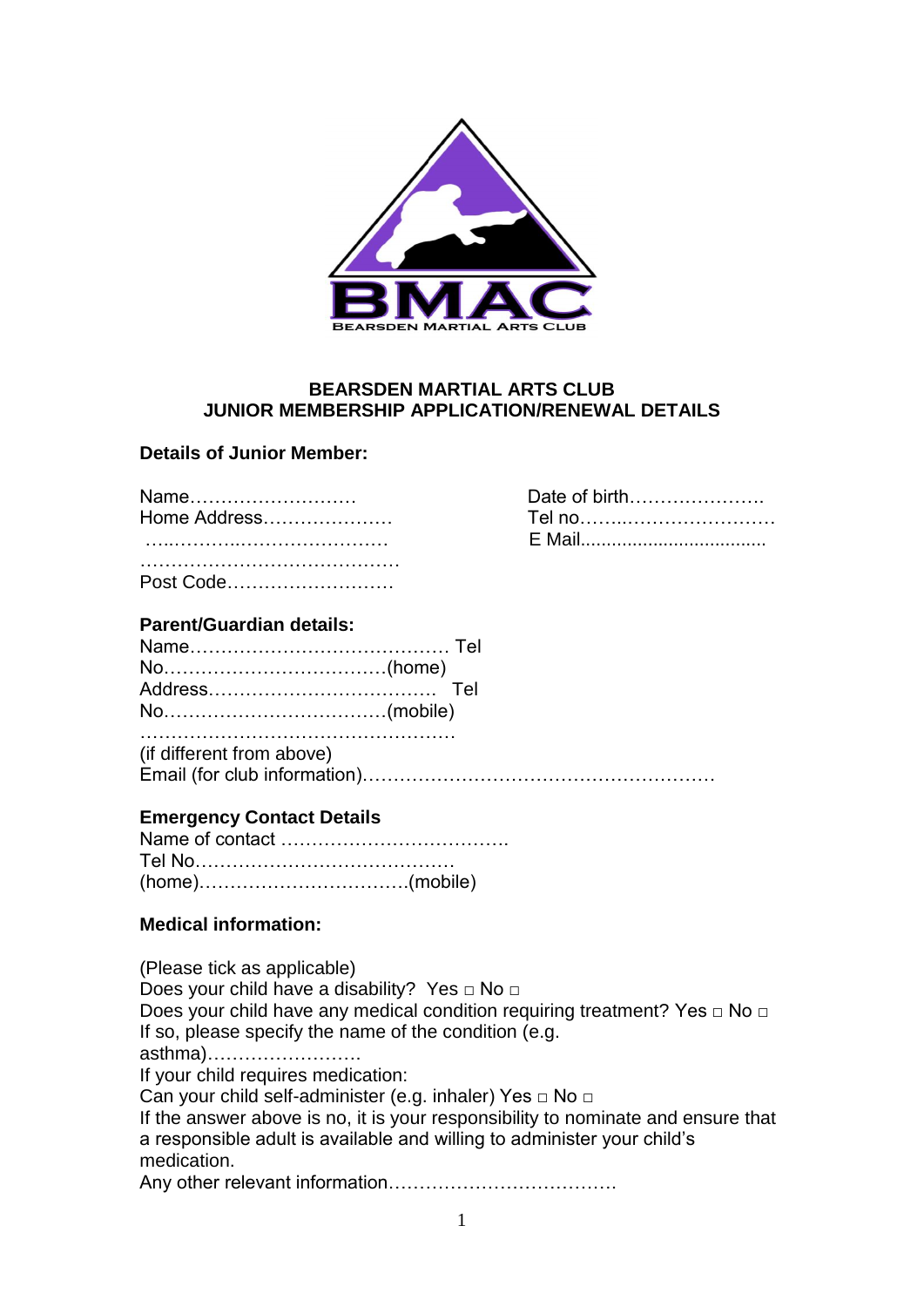NB. Your child is not covered by insurance until the fees are paid and their membership has been registered.

## **Declaration and consents:**

I agree to my child taking part in the class and to keep the instructors informed of any changes that may affect their participation.

I acknowledge the requirement for my child's obedience to instruction and responsible behaviour during this activity.

I acknowledge that the club will not be responsible for my child out with the hours of the class.

I hereby agree that it is my responsibility to ensure that my fees are paid and that my child is not covered by insurance until the fees are paid and their membership has been registered.

### **Consents:**

Please sign to acknowledge your agreement to these statements:

I agree to my child/children's data being stored for the purposes of club membership management and club notifications and will take responsibility for any updating of preferences and contact details if they change.

Signed……………………………………………………………………………….

I consent to photograph and video being taken for the purposes of club practice development and to be occasionally used by the club for the purposes of club building and club advertising.

Signed……………………………………………………………………………..

Please note our Privacy policy <https://www.bearsdenmartialarts.org/info.html> We would encourage all members to read this Policy to ensure they are aware of this and are aware about how we manage data.

**………………………………………………………………………………………**

# **ASSUMPTION OF RISK**

Martial arts – as with all sports – carry an inherent risk of injury or harm and it is essential that you are fully aware of these dangers *before* taking part in our class. Please read carefully the following paragraphs and sign if happy to proceed.

Martial Arts carry inherent risks. Whilst your instructor will always do what is possible to minimise these risks and mitigate the possibility of harm occurring, there are certain dangers that are unavoidable.

Because of the nature of martial arts – and unarmed combat training – combined with martial arts based fitness training, you will be exposed to many